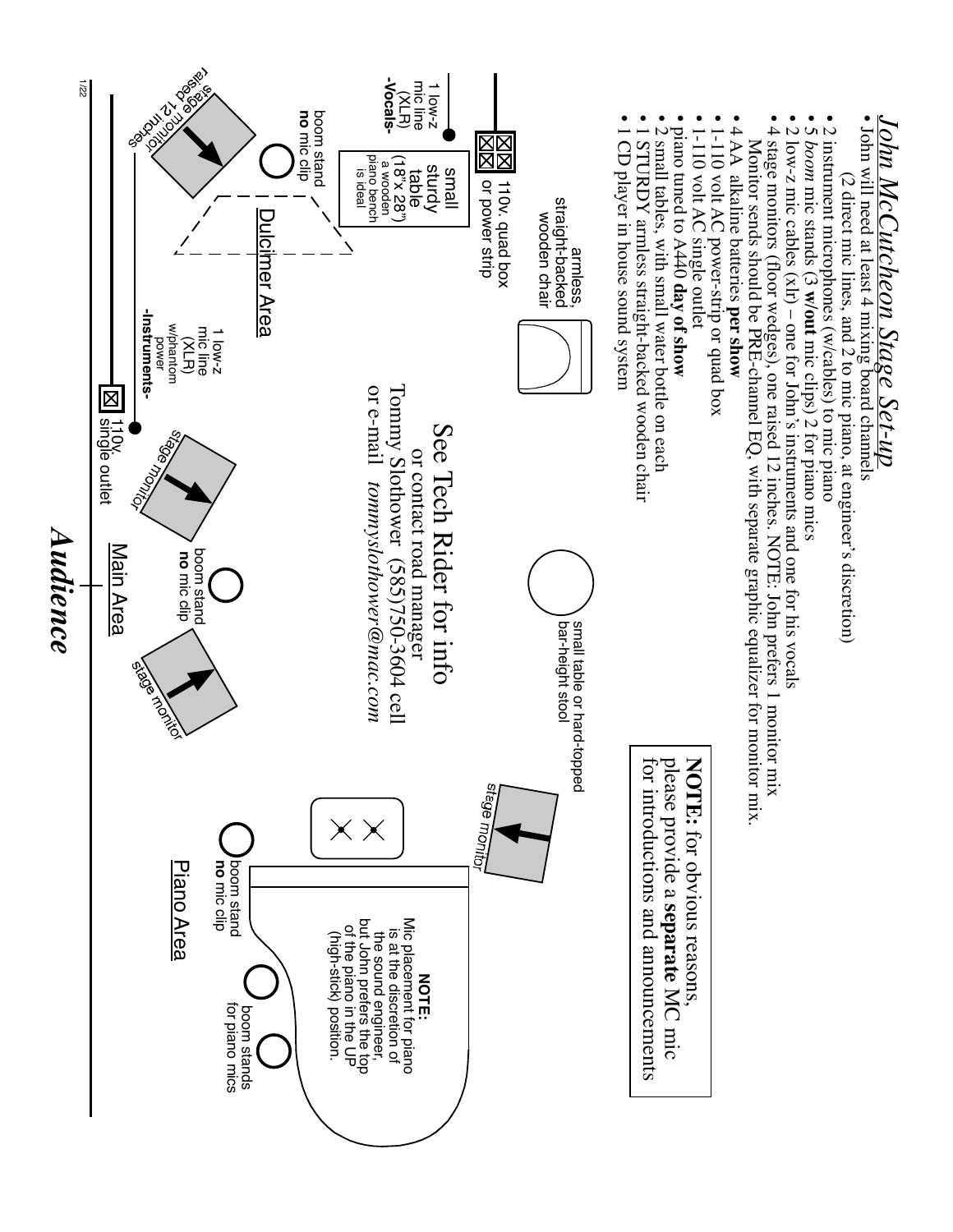# **Appalseed Productions John McCutcheon Technical/Concert Rider**

# **Technical Rider ATTENTION: Technical Person(s)**

Please be sure all the technical people (sound, lights, house) for the concert receive and go over all of this information at least one month before the concert. If there is any problem at all, please contact Tom Slothower (John's Road Manager), 585.750.3604,

email: [tommyslothower@mac.com](mailto:tommyslothower@mac.com), immediately.

Tom will also be at the concert to help with any last minute surprises. Thanks!

## I. **Stage**

- A. The stage should be a raised area (at least 12" high) no smaller than 16' x 16'. The persons in the furthest seats should have a clear, unobstructed view.
- B. On stage (besides the necessary P.A. equipment described later in this rider) should be:

- One (1) armless straight-back wooden chair

- Two (2) small tables (with bottled water at room temperature) For John's electronics, a

wooden piano bench is ideal. For the other, a bar-height wooden topped stool is great. See the attached stage diagram for the placement of above items.

#### **II. Sound Requirements**

## **\* NOTE: For obvious reasons, we ask that any MC or anyone introducing John or making announcements, use a** *separate* **vocal microphone, other than John's for this purpose. Thanks for understanding.**

**———————————————————————————————————————** 

**———————————————————————————————————————** 

A. The P.A. should be a professional quality system (preferably with "phantom power"), run by a qualified professional sound person, that will more than adequately fill the performance space. The mixing board should be run from the house, not from a place on stage or backstage.

**NOTE**: Tom is John's road manager, not his sound person.

- B. Additionally, John will need the following equipment on stage:
	- A good quality piano tuned to A-440 on the day of the performance
	- Two (2) professional quality instrumental microphones (for the piano)
	- Five (5) boom microphone stands (three for vocals, two for piano) … straight stands will not work, sorry. John uses a wireless vocal mic he moves from stand to stand. Thus, the 3 boom-stand-only markings on stage diagram.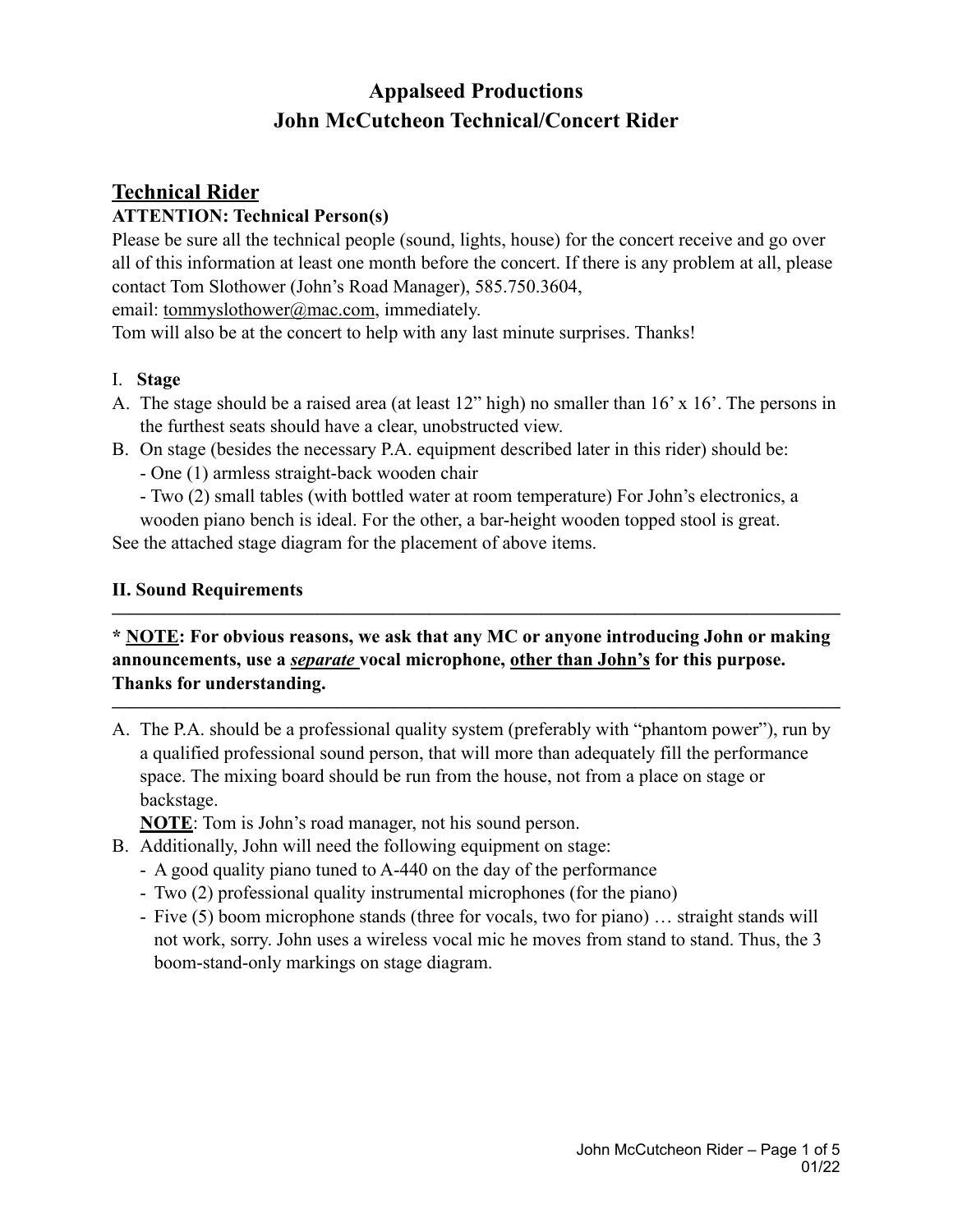**NOTE**: John will only need four (4) P.A. channels (2 directs and 2 piano mics). But he has a stage rack which includes a stage mixer, digital EQ, and effects. All John's instruments will be summed to one line out to the house mixing board. We will bring all necessary direct boxes and a wireless vocal microphone. John prefers a single monitor mix for the entire stage

- Four (4) 110-volt outlets (see stage diagram for placement) -- a single quad box or power strip is fine.
- One (1) single-outlet 110-volt extension cord center stage for John's tuner
- Four (4) new alkaline AA batteries per show
- Four (4) good quality monitor speakers … floor wedges … one raised up 12-18 inches. See drawing for details.

Again, please see stage diagram for placement of above items.

#### **III. Lighting Requirements**

- A. Stage Lights:
	- General spots (with standard gels) centered on and covering the entire performance area. These should include overhead stage lighting and spots from the ceiling of the house. Overhead, on-stage lighting is especially critical in the hammer dulcimer area.
	- If a follow spot is available, it should be able to cover the length of the stage.
	- No "light show," please, unless previously arranged with Tom.
- B. House lights:
	- The house lights should be turned out (or nearly so) during the performance.

### **IV. Sound and Light Checks**

- A. Tom will be arriving no less than 2 hours prior to show time. John will be ready for any sound and light checks at least 90 minutes before show time. John's sound check, especially, can be lengthy and complicated and will take a minimum of 30 minutes to an hour, so crews should make time allowances for set-up and be ready at least 90 minutes prior as well, to allow for desired house opening time.
- B. Please don't let any audience members into the hall before all checks are completed. Tom will give word as to when John's portion of those checks is finished. Thanks.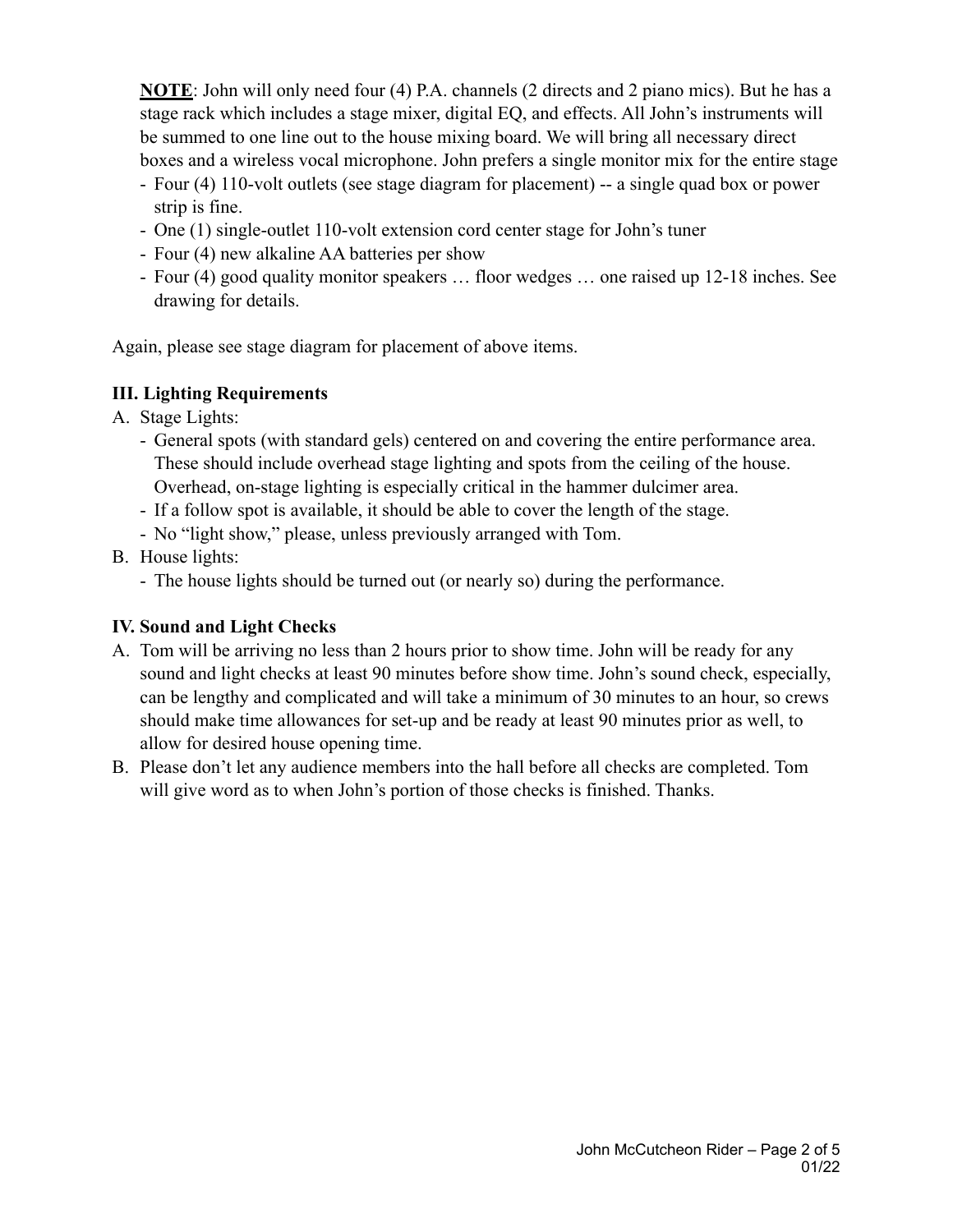# **Concert Rider**

## **I. Backstage**

- A. John will need a clean, lockable room (with or near private restroom facilities) to tune, dress, store instrument cases, and generally recoup. John will be "living" in this room for 5-6 hours, so any attempts to make it more comfortable, such as a comfortable chair, table, and good lighting are appreciated.
- B. Please arrange to have the dressing room locked or guarded during the performance, as we must hold the promoter responsible for the security of valuables left therein.
- C. Finally, it would be especially nice to have the following items in the dressing room:
	- A comfortable chair
	- An iron and ironing board
	- Towels and soap
	- A small basket (for song requests)
	- A mirror
	- Hot tea or coffee (with sugar and half & half ... no soy substitutes, please)
	- At least a six-pack of small (16 oz) bottles of water, some glasses, ice, and some sliced lemon or lime.
	- Fresh fruits, vegetables, cheese and crackers would be great. Thanks.

## **II. Travel**

- A. John will be traveling with his road manager, Tommy Slothower. If they are arriving by air and have arranged a pick up with you, please meet them at the arrival gate or in the baggage claim area. They will be traveling with a ridiculous amount of baggage, so a small car will not accommodate John's flight cases, suitcases, etc. A station wagon or van is recommended.
- B. If they are departing by air, please arrange for them to be back at the airport at least 90 minutes before their scheduled departure time.
- C. If they are arriving by car, please be sure Tom has directions to both the venue and the lodging, a map is most helpful, and someone to meet them at the agreed upon arrival place.

## **III. Housing and Meals**

- A. Please be sure Tom has the phone number of John's lodging at least two weeks in advance, as his loved ones should be able to get in touch with him in emergencies.
- B. John and Tom should have separate, non-smoking rooms. Please arrange that, if possible, Tom's room be on the ground floor as it is difficult to maneuver stairs and elevators with all John's equipment. John's room should be in the highest floor possible.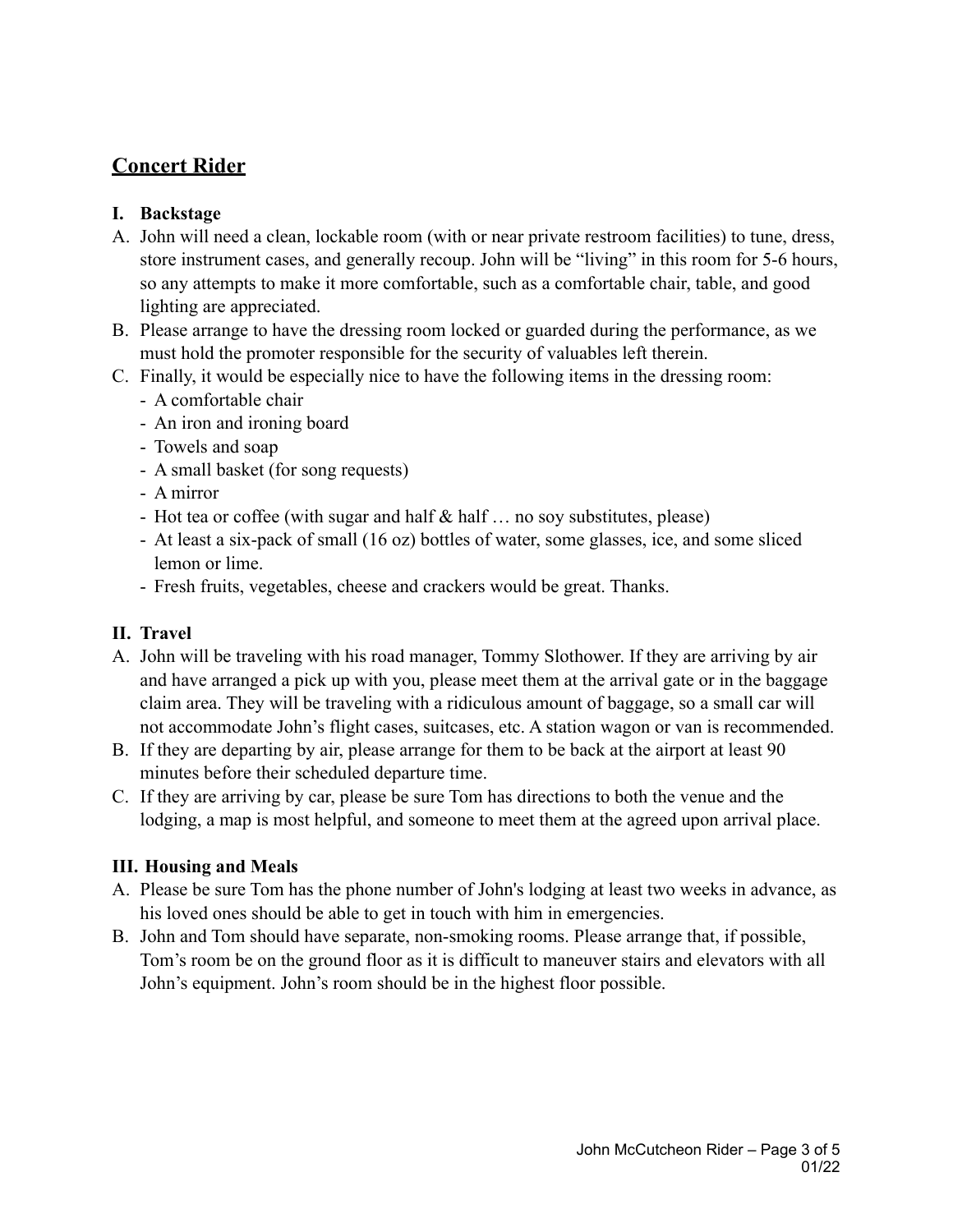- C. Being as John and Tom will be in the concert hall for 5-6 hours, it would be helpful to have a meal backstage 1-2 hours before show time. John is a great lover of regional foods, though he tries to avoid anything too heavy (such as Mexican food … which he loves!), cheese, carrots, nuts or anything deep-fried before a show. Grilled fish or chicken, Thai food, sushi, or other low-fat foods are favorites. Tommy is allergic to green peppers. Otherwise, neither he nor Tom have any dietary restrictions.
- D. If any after-concert reception is planned, please be sure Tom knows of this well in advance and please don't have any such festivities where John is staying.
- E. Trying to avoid the occupational hazard of getting fat and lazy on the road, John enjoys a regular exercise regime. Any information regarding a health club or gym in your area and help in securing guest passes would be very much appreciated. Thanks

## **IV. Payment**

- A. Per terms of the contract, all payments (performance fee, along with any applicable percentages, as well as any contracted travel costs) should be made at the conclusion of the contracted services unless otherwise arranged in writing with Appalseed. If any receipts are required to process travel costs, Appalseed should be notified of such requirements at least one month in advance. John prefers payment by check so as not to travel with large amounts of cash. All checks should be payable to: **Appalseed Productions.**
- B. If any portion of payment is based upon a percentage of gate receipts, Tom should be given a written breakdown of the gate receipts and expenses at the time of payment.

#### **V. Promotion**

- A. Any opening act must be cleared with Appalseed at least one month before the show. Any opener should be appropriate to John's music and should be advertised in advance. John's shows are generously lengthy and, if there is an opening act the show should be scheduled to begin at an appropriately early time. No opening acts for family shows.
- B. Please use only those promotional materials sent you by Appalseed. See your promo kit for details of what is available. We'll be happy to furnish you with all you need.
- C. John is happy to help out your promotional efforts with radio, television, newspaper and telephone interviews along the way as his schedule and constitution allows. Contact Appalseed to arrange such interviews. Please arrange all media interviews, etc. with us at least two weeks in advance. Please, no last-minute scheduling.
- D. Very often people who sell John's records and books in your area will be able to help with your promotional efforts. Contact our publicist at publicity@folkmusic.com, 404.474.7622, for information on how to contact these people.